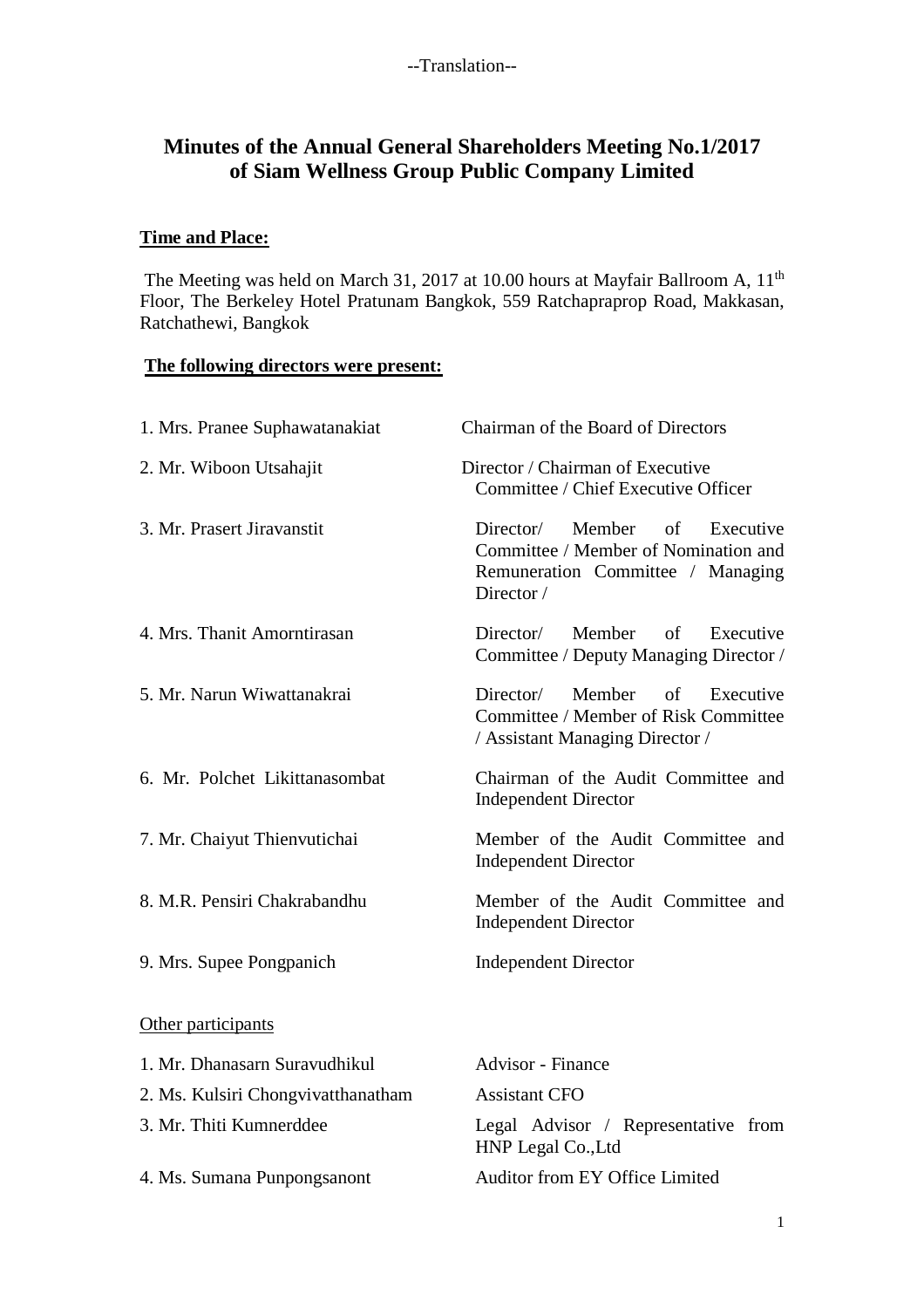| 5. Ms. Nitikarn Supakalin | Assistant Auditor from EY Office<br>Limited |  |  |
|---------------------------|---------------------------------------------|--|--|
| 6. Mr. Prin Ekmanochai    | <b>Company Secretary</b>                    |  |  |

## **Commencement:**

As Chairman of the Board of Directors, Mrs. Pranee Suphawatanakiat presided as Chairman of the Meeting.

Chairman: The Chairman thanked all the shareholders and informed the shareholders that there were 29 shareholders, holding aggregate amount of 2,884,850 shares, and 150 proxies holding aggregate amount of 424,638,966 shares attended the Meeting. The 179 shareholders and proxies who attended the Meeting held 427,523,816 shares, equivalent to 75.0042 percent of the Company's issued shares, which is 570,000,000 shares, constituting a quorum of the Meeting as prescribed by the Company's Articles of Association No. 38 Re: The Annual General Meeting.

The Chairman then proceeded the Meeting with the following agenda items:

#### **Agenda 1: Message from Chairman**

Chairman has assigned Mr. Thiti Kumnerddee, Legal Advisor, to conduct the Meeting and explain the rules and Company's Articles of Association and voting procedures.

To comply with the good governance of a public company regulation of the Stock Exchange of Thailand as well as to follow the Good Corporate Governance Policy of the Company, the Company gave the opportunity for the shareholders to participate in which they can submit the agenda for considering in the Annual General Meeting of Shareholders for year 2016 and for nominating individual(s) to become the director(s) of the Company in advance. The submissions and suggestions of the agenda are required to follow the guidelines that are available on the company website at [www.siamwellnessgroup.com/investor\\_relations/](http://www.siamwellnessgroup.com/investor_relations/) from 10 February 2017 to 15 March 2017. After the closing date, there were no submissions or suggestions from shareholders. In this meeting, there is a total of 9 Agendas as specified in the invitation letter.

The Conductor explained to the Meeting regarding procedures of the Meeting and vote casting. Shareholder who would like to ask questions, please raise your hand. After Chairman approves, the shareholder shall introduce him/herself with his/her name and shareholder status (shareholder/proxy) and address his/her question.

- When counting the votes, 1 share equals to 1 vote.
- Shareholder or Proxy under Proxy A or B shall make one decision per agenda (Agree/ Disagree/Abstain)
- Proxy as Custody under Proxy C can split the vote in each agenda

In order to quicken the vote counting, the Company shall collect ballots only in the case that the shareholders make a disapprove vote or an abstain vote and the Company shall deduct such votes from the total votes in each agenda to obtain the votes of approval.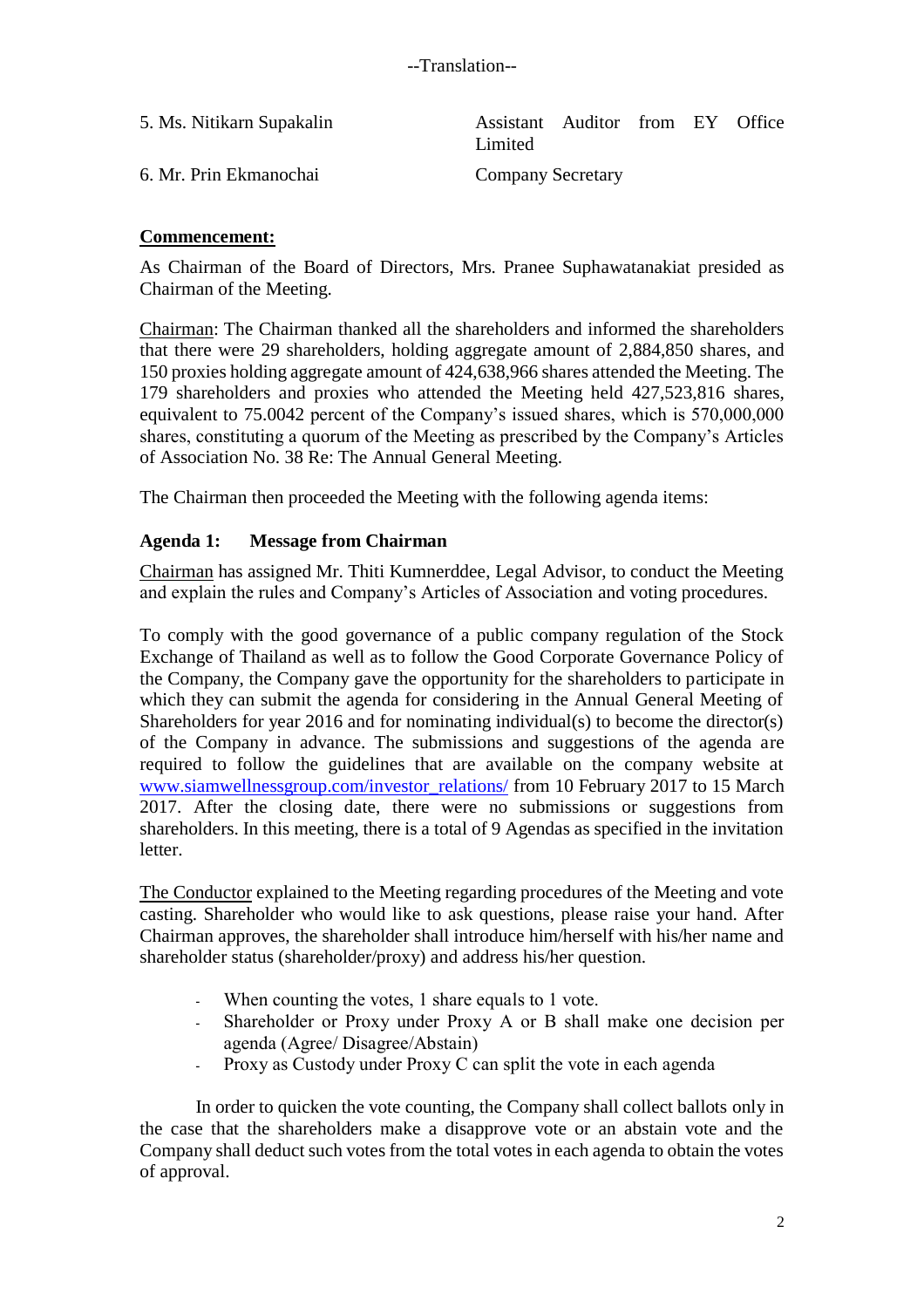For Agenda 6, approval of appointed directors, to comply with the Governance of Quality Annual General Meetings, all votes will be collected. Each vote is for each director.

In the event that the shareholder makes mistake in the voting ballot, the shareholder shall cross and put initial next to the cross otherwise it will be deemed as false vote.

In order to comply with the Governance of Annual General Meetings, the Company has assigned 2 representatives from the Legal Advisor and 1 representative from the shareholder as witness and ballot table.

| 1. Ms. Nitikarn Suphakalin | Representative from EY Office Co., Ltd. |
|----------------------------|-----------------------------------------|
|                            |                                         |

2. Mr. Porntep Sathitthavornchai Shareholder Proxy

## **Agenda 1: To consider and certify the minutes of the 2016 Annual General Meeting of Shareholders.**

The Conductor proposed to the Meeting to consider and certify the minutes of the 2016 Annual General Meeting of Shareholders, held on March 28, 2016, of which the copy has been delivered to all shareholders along with the invitation letter convening this Meeting. The Conductor proposed to the Meeting to consider and certify the minutes of the 2016 Annual General Meeting of Shareholders, held on March 28, 2016, as per the details stated above.

The Chairman asked Any Shareholders has any questions or suggestions? With no further questions, the Conductor informed that Resolution in this agenda shall be approved by the majority votes of the shareholders attending the Meeting and casting their votes.

Resolution:

The Meeting resolved to adopt the Minutes of the Annual General Meeting of Shareholders of Siam Wellness Group Company Limited No. 1/2016 held on March 28, 2016. By a majority vote of the shareholders attending the meeting and casting their votes, details of which were as followed:

Total 427,531,525 votes

| Approved    |           |                     | 425,131,525 votes Equivalent to 99.4386 percent*  |
|-------------|-----------|---------------------|---------------------------------------------------|
| Disapproved |           |                     | 0 votes Equivalent to $0.00$ percent <sup>*</sup> |
| Abstained   | 2,400,000 | votes Equivalent to | $0.5614$ percent <sup>*</sup>                     |

## **Agenda 2: To acknowledge the Board of Directors' report on the Company's performance for the year 2016**

The Chairman asked Mr. Wiboon Utsahajit, CEO, to report of the Company's performance for the year 2016

CEO stated that the Company operates 3 Spa brand which are "RarinJinda Wellnes Spa"  $(5^*)$ , "Let's Relax"  $(4^*)$  and "Baan Suan Massage"  $(3^*)$ . As of  $31<sup>st</sup>$  December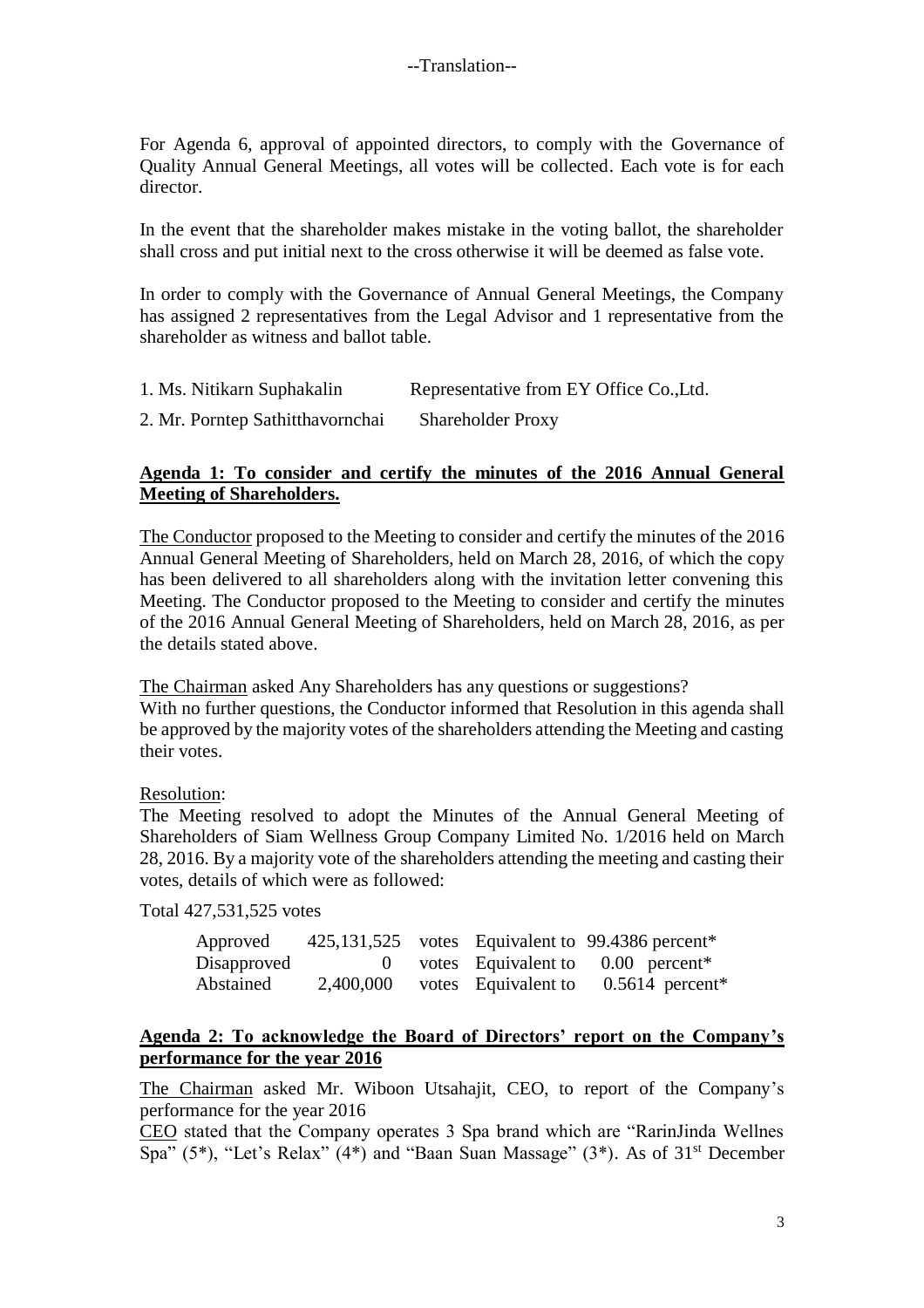2017, there are a total of 31 branches in which 30 branches are domestic and 1 branch is overseas.

- RarinJinda Wellness Spa 3 branches
- Let's Relax 21 branches
- Baan Suan Massage 8 branches

Moreover the Company also operates Spa products under "Blooming", Massage school, Wellness Resort under "RarinJinda Wellness Resort: and Restaurant under "Deck1 and "D Bistro"

In 2015, the Company opened 10 new branches including 9 domestic branches and 1 overseas branch. For domestic branch, we opened 7 branches organically including Let's Relax MBK, Let's Relax Airport Link Phayathai, Let's Relax Onsen & Spa Thonglor, Baan Suan Massage Prachanukul, Baan Suan Massage Charoennakorn 68, Baan Suan Massage Bharom and Baan Suan Massage Terminal 21 Korat. Another 2 branches are under Spa Operating in Hotel Model including Let's Relax Holiday Inn Resort Krabi Aonang Beach and Let's Relax The Berkeley Pratunam. Let's Relax also opened the first overseas branch under franchise model in People's Republic of China in Kunming.

The Company had a total Revenue of 739 million bahts, a growth of 36% from previous year. Spa contributed 86% Hotel & Food contributed 9% and Spa Products contributed 6% of total revenue. Let's Relax contributed approximately 82% of total spa revenue, whereas RarinJinda Wellness Spa contributed 11% and Baan Suan Massage contributed 7%. SSG grew 28% and Expansion grew 7%. Let's Relax grew 30%, RarinJinda Wellness Spa had nil growth and Baan Suan Massage grew 5%. Bangkok branches grew 21% and Upcountry branches grew 14%. Net Profit is 141 million bahts, a growth of 32% from previous year. Net Profit Margin is 19.44%.

The Chairman asked Any Shareholders have any questions or suggestions? With no further questions, the Conductor informed that Resolution in this agenda does not require votes

#### **Agenda 3: To consider the auditor's report and approve the financial statements of the Company and its subsidiaries for the year ended December 31, 2016**

Mr. Dhanasarn Suravudhikul (Advisor-Finance) stated that the Company Financial Statements have been approved by EY Office Limited and has been approved by the Audit Committee and the Board of Directors. Details as specified in the Annual Report.

|         | 2013   | 2014   | 2015   |
|---------|--------|--------|--------|
| Revenue | 343.36 | 543.50 | 739.12 |

## **Statement of Comprehensive Income 2014 – 2016**

**Million THB**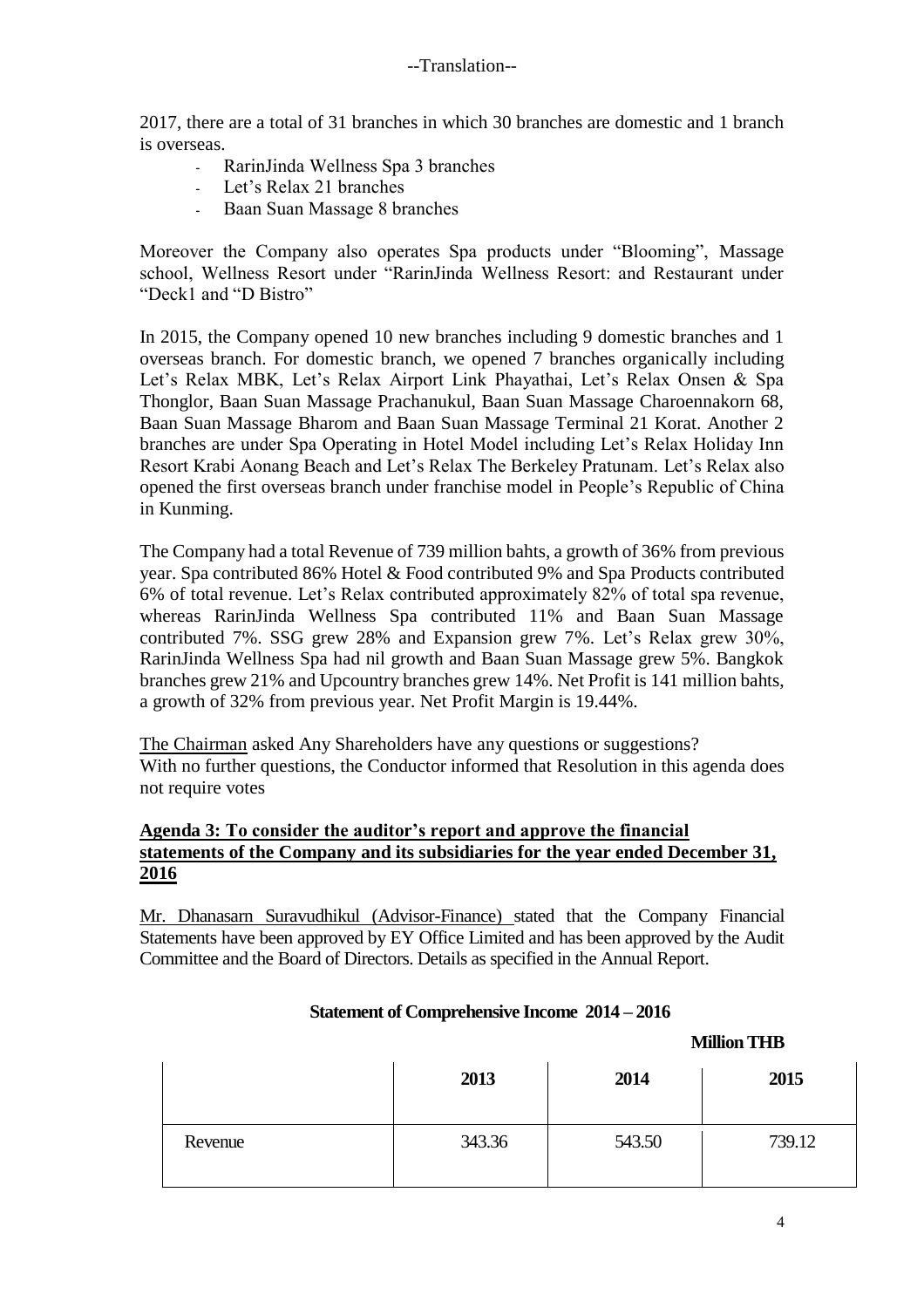| <b>Costs of Goods Sold</b> | 225.34 | 334.97 | 484.68 |
|----------------------------|--------|--------|--------|
| <b>Gross Profit</b>        | 118.02 | 208.53 | 254.44 |
| SG&A                       | 72.56  | 73.77  | 89.04  |
| Net Profit Before Tax      | 45.46  | 134.76 | 165.40 |
| Interest                   | 5.53   | 1.17   | 1.57   |
| Tax                        | 6.68   | 27.10  | 22.86  |
| Net Profit After Tax       | 33.25  | 106.50 | 140.97 |
| Other Items                | 1.82   | 8.20   |        |
| Net Profit                 | 35.06  | 114.69 | 140.97 |

# **Statement of Financial Position 2014-2016**

## **Million THB**

|                                    | <b>December</b><br>31<br>2016 | <b>December</b><br>31<br>2015 | $+/-$     | $\frac{0}{0}$ |
|------------------------------------|-------------------------------|-------------------------------|-----------|---------------|
| <b>Total Assets</b>                | 865.03                        | 655.02                        | $+210.01$ | $+32%$        |
| <b>Total Liabilities</b>           | 226.16                        | 100.11                        | $+126.05$ | $+126%$       |
| <b>Total Shareholder</b><br>Equity | 638.87                        | 554.91                        | $+83.96$  | $+15%$        |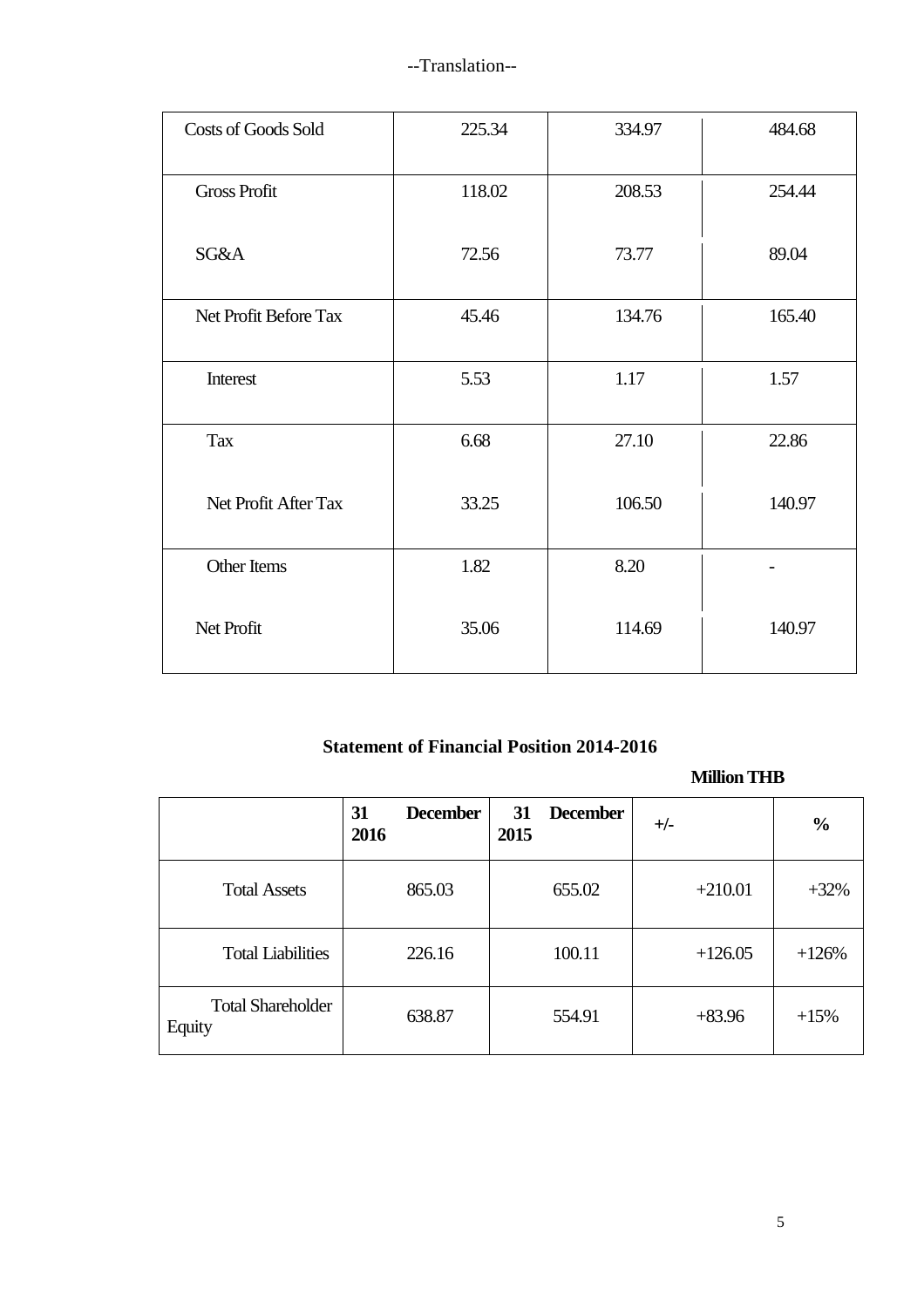| <b>Asset</b>                      | 31 December<br>2016 | 31 December<br>2015 | $+/-$     | $\frac{0}{0}$ |
|-----------------------------------|---------------------|---------------------|-----------|---------------|
| Cash or Cash Equivalent           | 32.85               | 60.25               | $-27.40$  | $-45%$        |
| <b>Current Investments</b>        | 18.06               | 26.25               | $-8.19$   | $-31%$        |
| <b>Trade or Other Receivables</b> | 8.61                | 4.09                | $+4.52$   | $+110%$       |
| Inventories                       | 20.21               | 13.83               | $+6.38$   | $+46%$        |
| Property, Plant and Equipments    | 698.91              | 480.02              | $+218.89$ | $+46%$        |

## **Statement of Financial Position 2014-2016**

# **Statement of Financial Position 2014-2016**

## **Million THB**

**Million THB**

| <b>Liabilities</b>                                           | 31 December 31 December<br>2016 | 2015 | $+/-$    | $\frac{0}{0}$ |
|--------------------------------------------------------------|---------------------------------|------|----------|---------------|
| <b>Short Term Loan</b>                                       | 20.00                           |      | $+20.00$ | n/a           |
| Long Term Loan                                               | 80.00                           |      | $+80.00$ | n/a           |
| Financial<br><b>Liabilities</b><br>under<br>Lease Agreement  | 0.75                            | 1.24 | $-0.49$  | $-40%$        |
| Provision<br>for<br>Long<br>Term<br><b>Employee Benefits</b> | 6.07                            | 4.17 | $+1.90$  | $+46%$        |

The Chairman asked Any Shareholders have any questions or suggestions?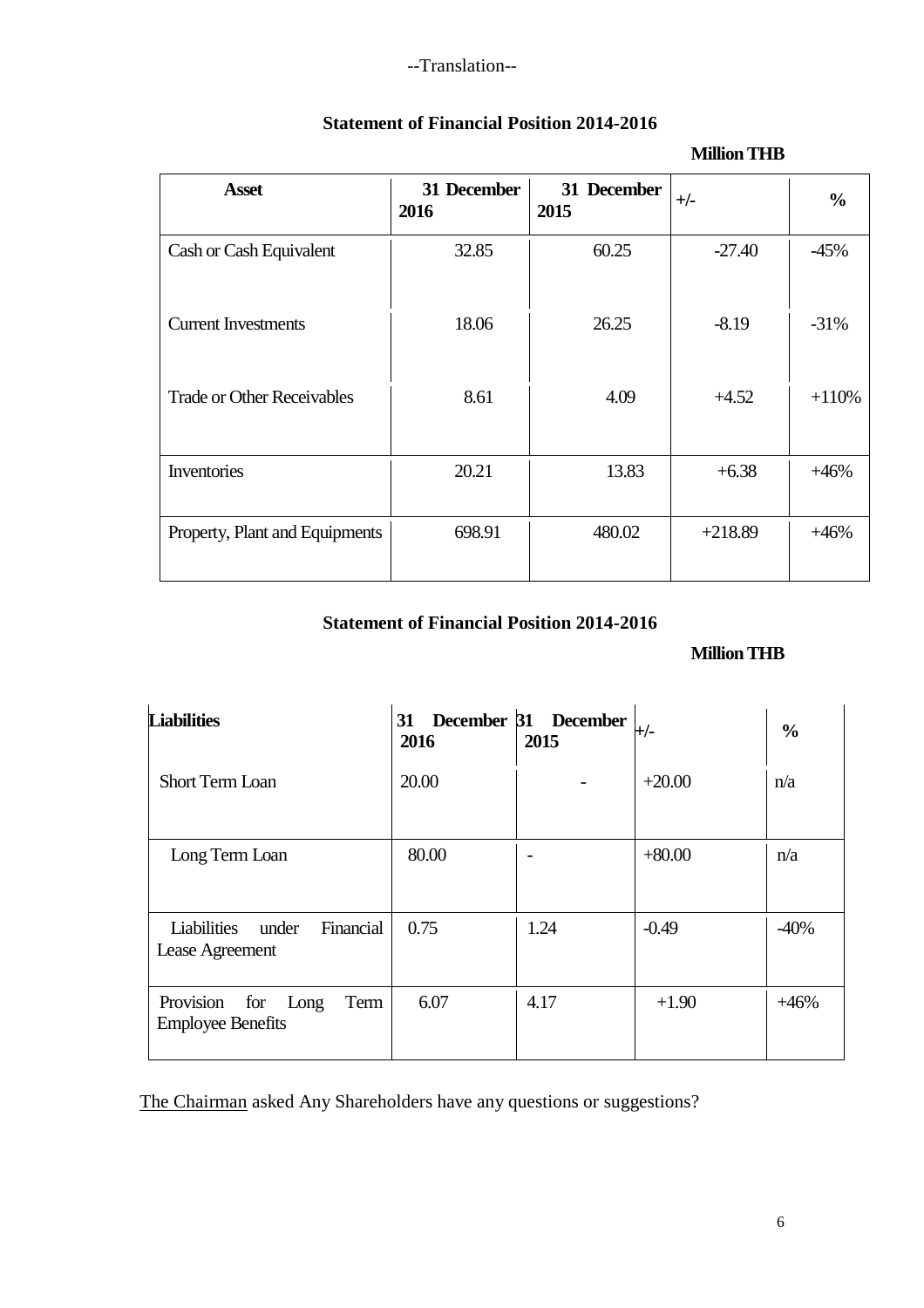## Mr. Sathaporn Kotheeranurak (Shareholder) asked:

- 1. I would like to praise on the Company's Performance in the past year. On Page 19 of Financial Statements, the Inventory increased. Please clarify. How company manage the inventory?
- 2. On Page 43, No. 33, As of 30th December 2016, the Company acquired 2 companies – Tiger Eyes Trading Co.,Ltd and Tiger Eyes Education Co.,Ltd for 1 million Bahts.. How important is this acquisition? How did the Company appraise the value of the Company? Book Value? Market Value?

Mr. Dhanasrn Suravudhikul (Advisor – Finance) answered:

- 1. Inventory includes Hotel Amenities such as toothpaste, shampoo, finished products. Company has to hold stock for the customers as need bulk purchase. For Spa supplies such as Shower Gel, Massage Oil etc., it increases in correlation with the expansion of branches. These inventories had short life spans, thus need to strictly control. Company used FIFO system. For non-selling products, branches will return to Head Office for promotion.
- 2. For Tiger Eyes Trading Co.,Ltd. operates as a distributor for imported spa products to spas and hotels. This will be additional channel for Siam Wellness Lab's products. Tiger Eyes Education Co.,Ltd operates as a training academy for Tiger Eyes' customers. It obtained many certificates from their training courses. This will be additional training facilities for branch expansion. In sum, both companies' acquisition is a value for the Company.

We use the Book Value Method.

Mr. Sathaporn Kotheeranurak (Shareholder) asked:

How related is the Company with the acquired companies?

## Mr. Dhanasrn Suravudhikul (Advisor – Finance) answered:

No

Mr. Sathaporn Kotheeranurak (Shareholder) asked:

How much is their liabilities?

Mr. Dhanasrn Suravudhikul (Advisor – Finance) answered:

There are a bank loan total of 5 million bahts but they have outstanding inventories total 5 million bahts.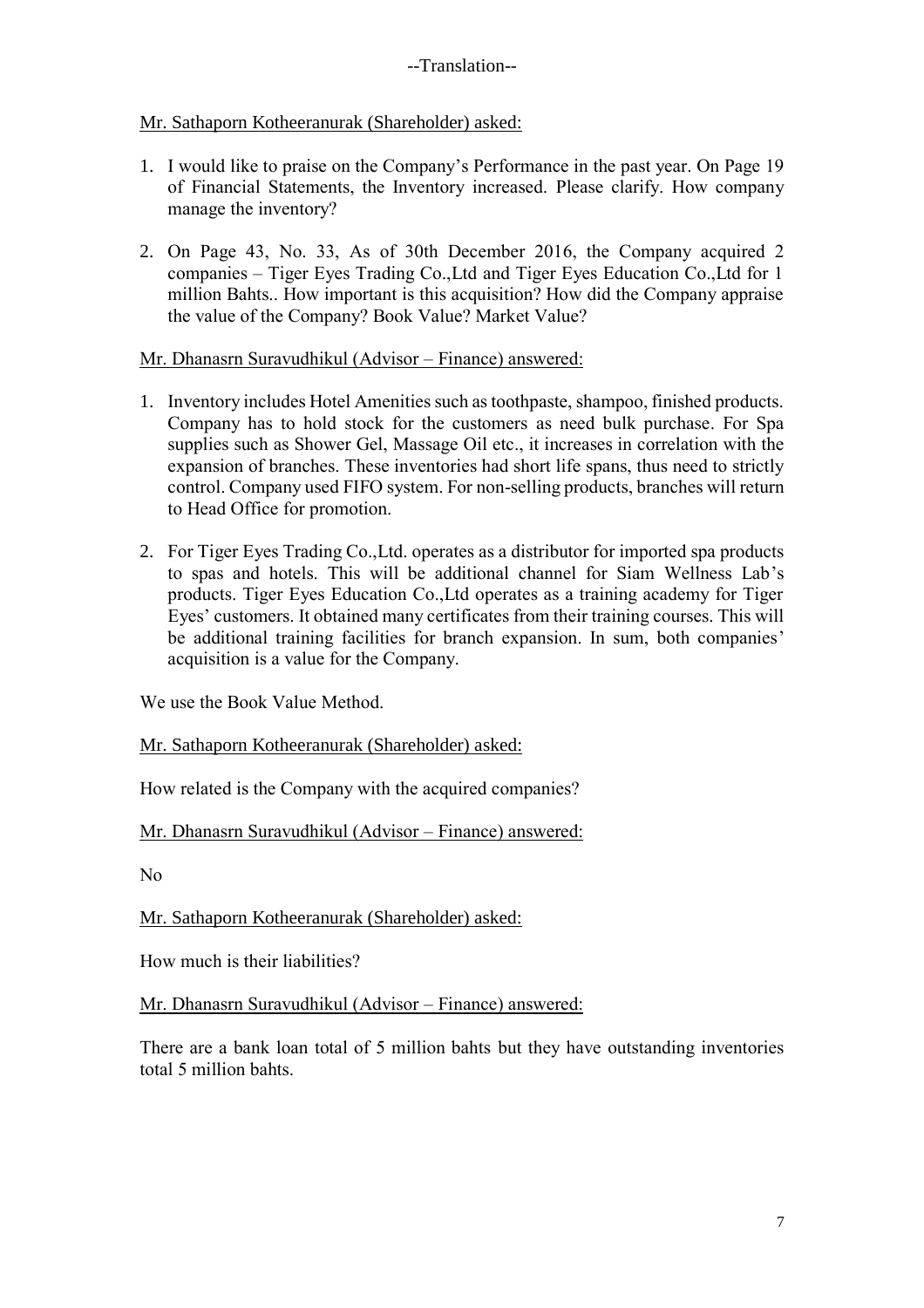Mr. Wiboon Utsahajit (CEO) answered:

Company appointed independent Financial Advisor to appraise the value of this deal. Moreover, Tiger Eyes was our supplier with large networks of spa operators. This is a horizontal vertigration which benefits the Company.

Mr. Sathaporn Kotheeranurak (Shareholder) asked:

How Company will manage the personnel of Tiger Eyes?

Mr. Wiboon Utsahajit (CEO) answered:

The support departments will be decentralized to the Head Office to reduce costs. For other departments, each company can help each other

Mr. Sathaporn Kotheeranurak (Shareholder) asked:

Has the Acquisition completed in Quarter 1?

Mr. Dhanasrn Suravudhikul (Advisor – Finance) answered:

Completed

Mr. Chairat Sae-Ngow (Proxy) asked:

Is the Land purchase for investment or for profit?

Mr. Wiboon Utsahajit (CEO) answered:

The purchase of Commercial Building in Phuket is for invetment not for profit. Let's Relax Karon branch opened on 6th March 2017.

Mr. Chairat Sae-Ngow (Proxy) asked:

Where is the overseas branch?

Mr. Wiboon Utsahajit (CEO) answered:

Let's Relax Kunming, People's Republic of China

Mr. Chairat Sae-Ngow (Proxy) asked:

Who is the targeted customer?

Mr. Wiboon Utsahajit (CEO) answered:

Local Chinese Businessman and Shopping Mall patrons. The branch is located in duplex building (Shopping Mall and Office Building)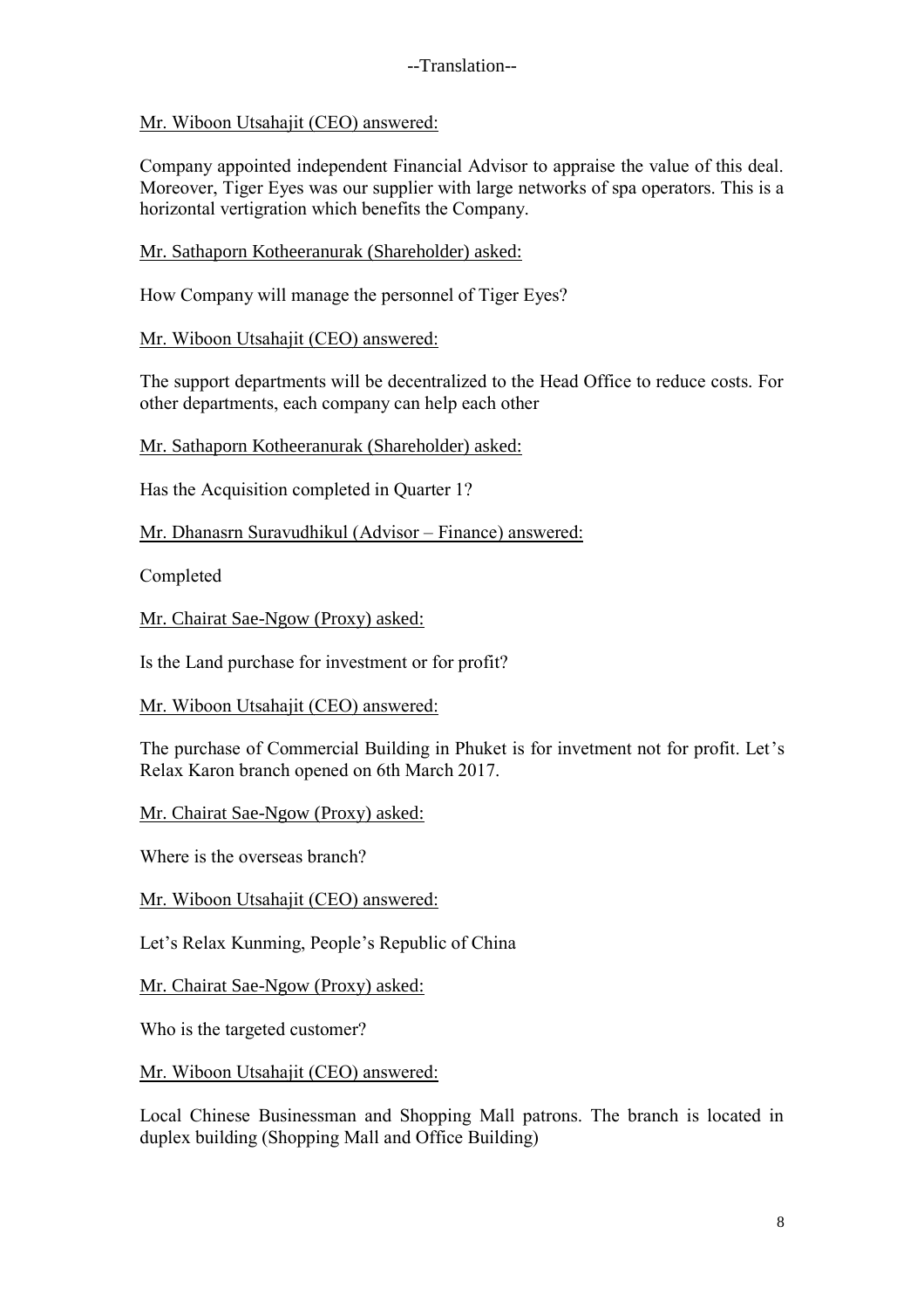#### Mr. Chairat Sae-Ngow (Proxy) asked:

For domestic branch, did the Company do Profit/Loss Analysis?

Mr. Wiboon Utsahajit (CEO) answered:

EBITDA break-even is on average 3-6 months

Mr. Chairat Sae-Ngow (Proxy) asked:

Fund raising, any plan to raise from shareholders instead of Bank Loan

Mr. Dhanasrn Suravudhikul (Advisor – Finance) answered:

Bank Loan Interest Rate is low (MLR-3%). Additional Cash from operating activities. Has quota of 240 million bahts in Loan but only 100 million bahts used. Still no plan to raise funds.

Mr. Chairat Sae-Ngow (Proxy) asked:

Any Competitors plan to be listed in SET?

Mr. Wiboon Utsahajit (CEO) answered:

There is no competitor that I know of. It will take minimum 2-3 years for them.

Mr. Chairat Sae-Ngow (Proxy) asked:

Can Company claim to be No. 1 in industry?

Mr. Wiboon Utsahajit (CEO) answered:

In terms number of branches, Company has highest number of branches. Same applied for the most popular brand for tourists.

With no further questions, the Conductor informed that Resolution in this agenda shall be approved by the majority votes of the shareholders attending the Meeting and casting their votes.

Resolution:

The Meeting resolved to approve the financial statements of the Company and its subsidiaries for the year ended December 31, 2016. By a majority vote of the shareholders attending the meeting and casting their votes, details of which were as followed:

| Total 471,914,975 votes |  |                                                          |
|-------------------------|--|----------------------------------------------------------|
|                         |  | Approved 471,914,779 votes Equivalent to 100.00 percent* |
| Disapproved             |  | 196 votes Equivalent to $0.00$ percent <sup>*</sup>      |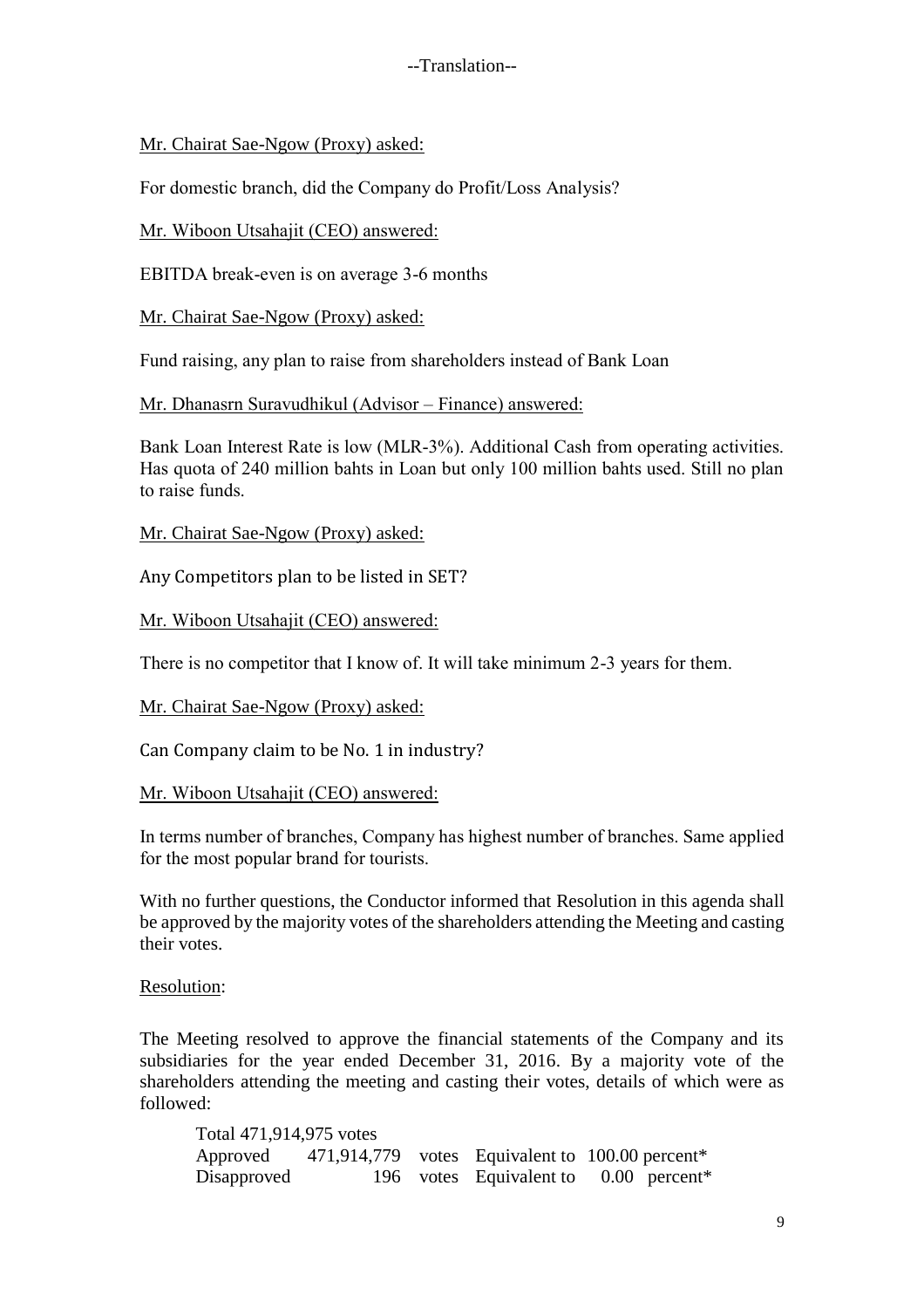Abstained 0 votes Equivalent to 0.00 percent\*

## **Agenda 4: To acknowledge the interim dividend payment to shareholders**

The Conductor informed the Shareholders that The Board of Directors at its meeting No. 6/2015 held on 23 September 2016 had approved the payment of interim dividend on October 20, 2016 from the profits earned from the operations during the six month period ended June 30, 2016, at the rate of THB 0.05 per share for the total eligible shares of 570,000,000 shares or in the total amount of 28,500,00 bahts

The Chairman asked Any Shareholders have any questions or suggestions?

With no further questions, the Conductor informed that Resolution in this agenda does not require votes

#### **Agenda 5: To consider and approve the non-allocation of annual net profit and the dividend omission for the year 2016**

The Conductor informed the Meeting that the Company's dividend policy is to pay out at least 40 percent of its net profit, after deducting income tax and legal reserve. Each year's payout depends on the Company's investment plan, necessity, and future considerations. Upon approval by the Board of Directors, the annual dividend payout shall be presented to the shareholders' meeting for approval. However, for an interim dividend, the Board has the authority to pay the dividend and report the payout at the next shareholders' meeting. Dividend shall be considered from net profit only.

The Company is required to allocate not less than 5 percent of its annual net profit less the accumulated losses brought forward (if any) to legal reserve until this reserve attains an amount not less than 10 percent of the registered capital. Nevertheless, the Company's legal reserve had already attained the amount of 10 percent of the registered capital.

The Board of Directors at its meeting No.1/2017 on February 27, 2017 had approved the setting of additional reserve from previous reserve as of December 31, 2015 that has the balance of 9,473,611.60 bahts, which is calculated as 6.65 percents of registered capital. According the financial statements, there is a net profit of 120,630,194.25 bahts, thus the company need to allocate reserve for this year of the amount 4,776,388.40 bahts. Thus, the reserve will have a balance of 14,250,000.00 bahts, which is calculated as 6.65 percents of the registered capita

The Board of Directors at its meeting No.2017/1 on February 27,2017 had also approved the payment of dividend from the profits earned from the operations during the six month period ended December 31, 2016, total 115,853, 805.85bahts at the rate of THB 0.05per share for the total eligible shares of 570,000, 000shares or in the total amount of 28,500, 00bahts .The Board of Directors has agreed to set the record date as April11 ,2017 and to collate the shareholder's list that is eligible for dividend according to Clause 225of the Securities and Exchange Act B.E. 2535with book closing date on April12 ,2017 and the payment will be made on April28 ,2017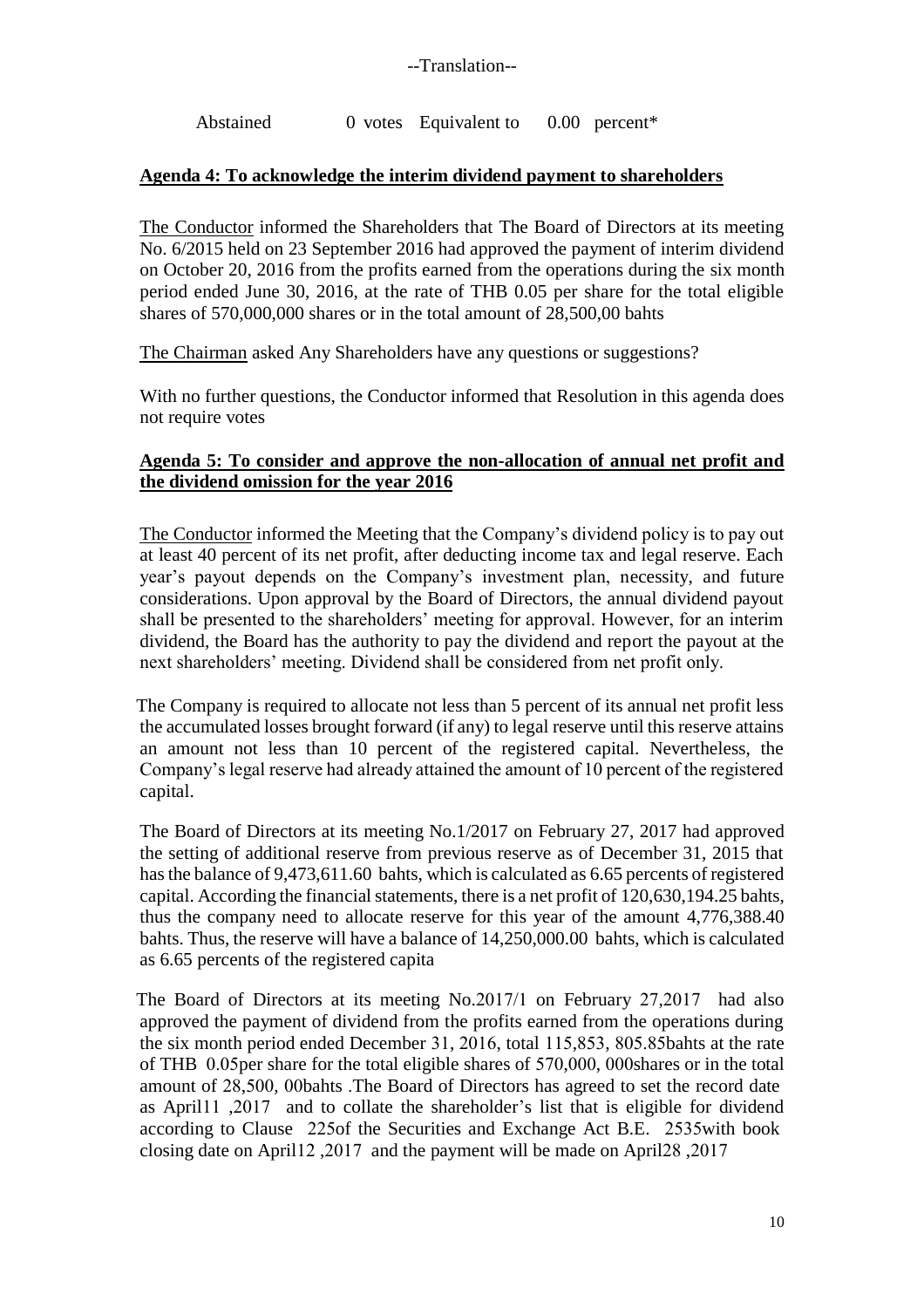The Chairman asked Any Shareholders have any questions or suggestions?

With no further questions, the Conductor informed that Resolution in this agenda shall be approved by the majority votes of the shareholders attending the Meeting and casting their votes.

#### Resolution:

The Meeting resolved to approve allocation of reserve for this year of the amount 4,776,388.40 bahts and the payment of dividend from the profits earned from the operations during the six month period ended December 31, 2016 at the rate of THB 0.05 per share for the total eligible shares of 570,000,000 shares or in the total amount of 28,500,00 bahts with the record date as April 11, 2017 and to collate the shareholder's list that is eligible for dividend according to Clause 225 of the Securities and Exchange Act B.E. 2535 with book closing date on April 12, 2017 and the payment will be made on April 28, 2017

By a majority vote of the shareholders attending the meeting and casting their votes, details of which were as followed:

#### Total 471,914,975 votes

| Approved    |              | 471,906,275 votes Equivalent to 99.9982 percent* |  |
|-------------|--------------|--------------------------------------------------|--|
| Disapproved |              | 8,700 votes Equivalent to 0.0018 percent*        |  |
| Abstained   | $\mathbf{0}$ | votes Equivalent to $0.00$ percent <sup>*</sup>  |  |

## **Agenda 6: To consider and approve the re-election of the directors, who are due to retire by rotation**

The Conductor stated that" one-third of the directors must retire from the office by rotation at the Annual General Shareholders Meeting. If the number is not a multiple of three, then the number nearest to one-third, must retire from office. A director who vacates the office under this Article may be re-elected". The decisions are through the ballot. Three directors who are due to retire by rotation in the year 2017were as followed:

- 1. Mr. Prasert Jiravanstit
- 2. Mrs. Thanit Amorntirasan
- 3. Mr. Narun Wiwattanakrai

The Nomination and Compensation Committee except those who have conflict of interest, has thoroughly considered the nomination of directors by taking into consideration the qualifications, experiences and expertise of all three nominees, including their previous performance. The Board has accordingly agreed to present to this Meeting for its approval of the re-election of three directors, who are due to retire by rotation, to resume their positions as the directors of the Company for another session with the same job titles as their previous ones.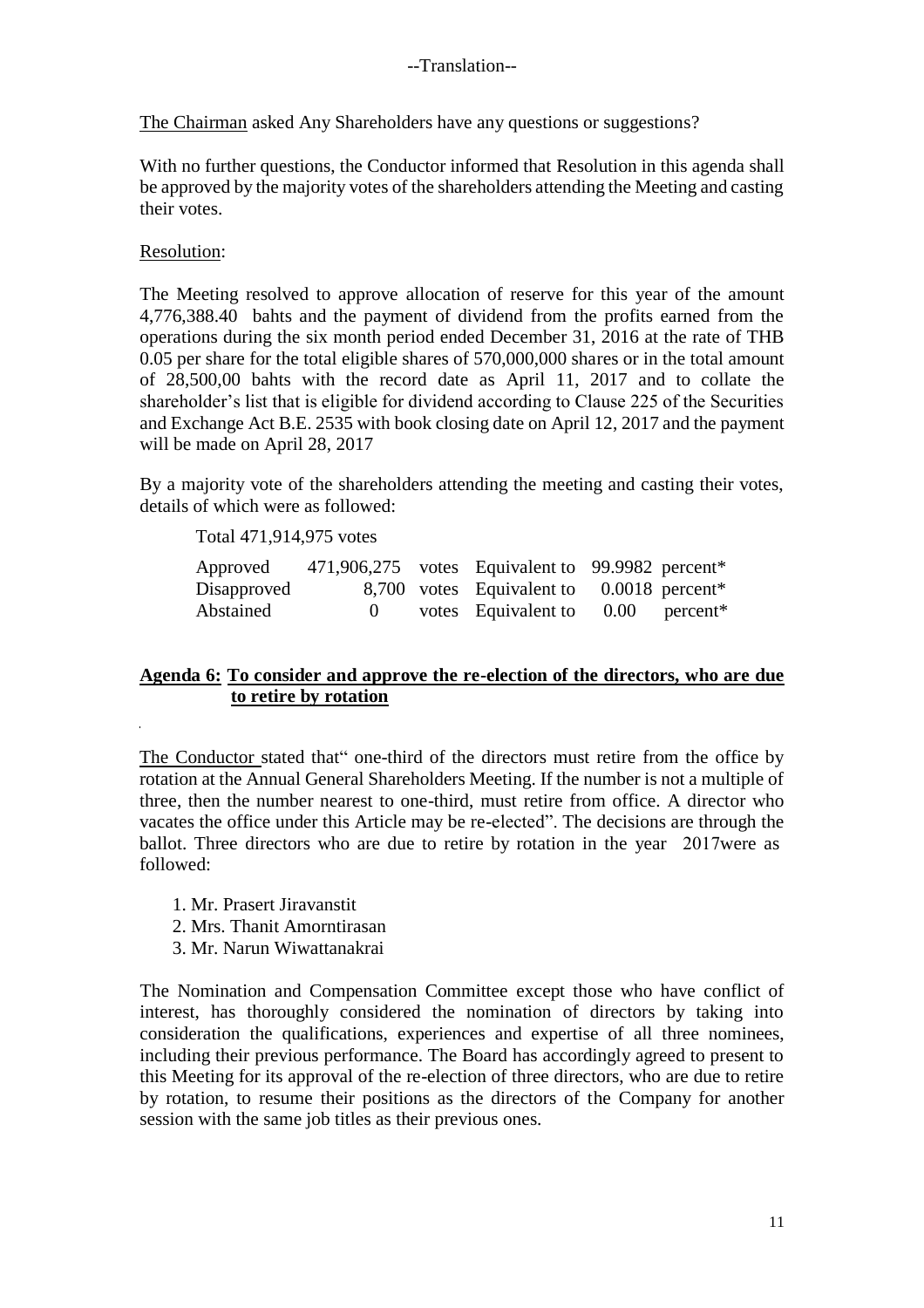For clarity, I would like to invite Mr. Prasert Jiravanstit, Mrs. Thanit Amorntirasan and Mr. Narun Wiwattanakrai to leave the room during the vote of this agenda. These directors can return to the Meeting when considering the next agenda.

The Chairman asked Any Shareholders have any questions or suggestions?

With no further questions, the Conductor informed that Resolution in this agenda shall be approved by the majority votes of the shareholders attending the Meeting and casting their votes.

- (1)Each shareholder has the number of votes equals to number of shares
- (2)Each shareholder can select one or more candidate as director
- (3)Candidate with the most number of votes will be selected. Candidates will be selected according to number of vacant director's numbers available. If the vote is equal, the chairman will be the decision-maker (Clause 17)

Resolution:

By a majority vote of the shareholders attending the meeting and casting their votes, details of which were as followed:

1. Re-elect Mr. Prasert Jiravanstit as Director

Total 471,914,975 votes

| Approved    |                                | 399,229,963 votes Equivalent to 84.5979 percent*            |
|-------------|--------------------------------|-------------------------------------------------------------|
| Disapproved |                                | $2,545,012$ votes Equivalent to 0.5393 percent <sup>*</sup> |
| Abstained   | 70,140,000 votes Equivalent to | 14.8628 percent $*$                                         |

2. Re-elect Mrs. Thanit Amorntirasan as Director

| Total 471,914,975 votes |                                                                       |  |
|-------------------------|-----------------------------------------------------------------------|--|
|                         | Approved 415,186,074 votes Equivalent to 87.9790 percent <sup>*</sup> |  |
|                         | Disapproved 1 votes Equivalent to 0 percent <sup>*</sup>              |  |
| Abstained 56,728,900    | votes Equivalent to 12.0210 percent <sup>*</sup>                      |  |

3. Re-elect Mr. Narun Wiwattanakrai as Director

|             | Total 471,914,975 votes |                                                  |
|-------------|-------------------------|--------------------------------------------------|
| Approved    |                         | 451,672,974 votes Equivalent to 95.7107 percent* |
| Disapproved |                         | 1 votes Equivalent to 0 percent*                 |
| Abstained   | 20,242,000              | votes Equivalent to 4.2893 percent*              |

#### **Agenda 7: To consider and approve the determination of the directors remuneration**

The conductor invited Mr. Prasert Jiravanstit, Mrs. Thanit Amorntirasan and Mr. Narun Wiwattanakrai back to the Meeting

According to Clause 34 and 44 of the Company's Articles of Association, the directors are entitled to receive remuneration in the form of reward, meeting allowance, gratuity, bonus or other form of benefit under the articles of association or as determined by shareholders meeting in either fixed sum or under certain criteria.

The Nomination and Compensation Committee has considered the remuneration for the Directors from the performance of the year 2016 of the company, their duties and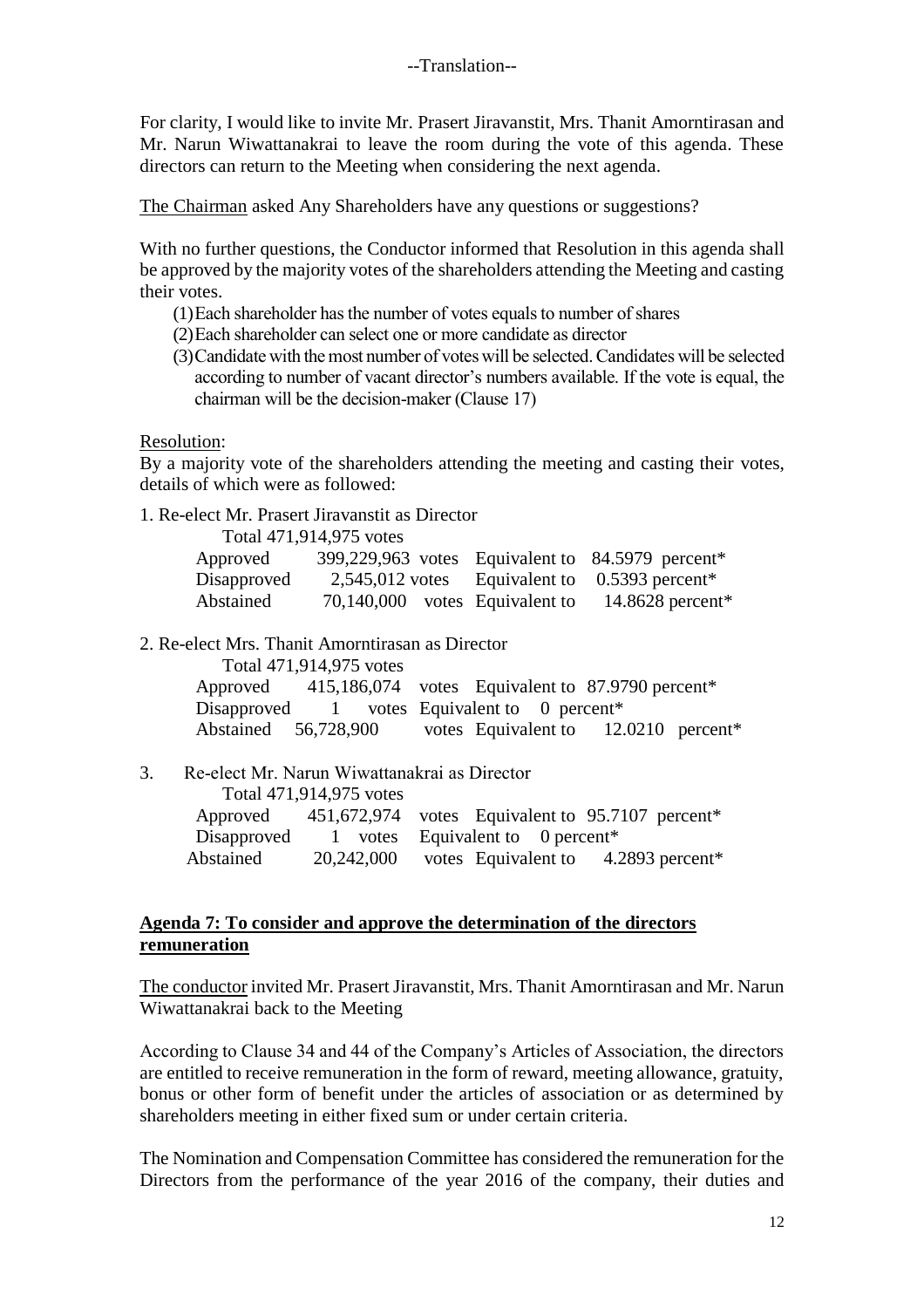responsibilities and comparison with the remuneration payment of the other listed companies on the Stock Exchange of Thailand. After due consideration, the Board then deemed it appropriate to propose this Meeting to approve the directors' remuneration for the year 2017 as the same.

The Chairman asked Any Shareholders have any questions or suggestions?

With no further questions, the Conductor informed that Resolution in this agenda shall be approved by the majority votes of the shareholders attending the Meeting and casting their votes.

Resolution:

The Meeting resolved to approve the remuneration of directors as followed:

| No. | <b>Consideration</b>                               | 2016                                                                                                                    | 2017                                                                                                                    |  |
|-----|----------------------------------------------------|-------------------------------------------------------------------------------------------------------------------------|-------------------------------------------------------------------------------------------------------------------------|--|
|     |                                                    | (Existing Rate)                                                                                                         | (New Rate)                                                                                                              |  |
| 1.  | Director's Remuneration                            |                                                                                                                         |                                                                                                                         |  |
| 1.1 | <b>Monthly Allowance</b>                           | - Chairman 20,000 Baht                                                                                                  | - Chairman 22,000 Baht                                                                                                  |  |
|     | (per month per person)                             | - Director 10,000 Baht                                                                                                  | - Director 11,000 Baht                                                                                                  |  |
|     |                                                    | * If one has been selected to<br>more than one position, one<br>shall receive only the highest<br>rate of the position. | * If one has been selected to<br>more than one position, one<br>shall receive only the highest<br>rate of the position. |  |
|     |                                                    | **Director who is member of<br>Executive Committee will not<br>receive monthly allowance                                | **Director who is member of<br>Executive Committee will not<br>receive monthly allowance                                |  |
| 1.2 | <b>Meeting Allowance</b><br>(per month per person) | - Chairman / Director 10,000<br>Baht                                                                                    | - Chairman / Director 12,000<br>Baht                                                                                    |  |
| 1.3 | <b>Annual Bonus</b>                                | - Chairman 300,000 Baht                                                                                                 | - Chairman 350,000 Baht                                                                                                 |  |
|     | (per month per person)                             | - Director 200,000 Baht                                                                                                 | - Director 250,000 Baht                                                                                                 |  |
| 2.  | Committee's<br>Audit<br>Remuneration               |                                                                                                                         |                                                                                                                         |  |
| 2.1 | <b>Monthly Allowance</b>                           | - Chairman 20,000 Baht                                                                                                  | - Chairman 22,000 Baht                                                                                                  |  |
|     | (per month per person)                             | - Audit Committee 15,000 Baht                                                                                           | - Audit Committee 16,500 Baht                                                                                           |  |
|     |                                                    | * If one has been selected to<br>more than one position, one<br>shall receive only the highest<br>rate of the position. | * If one has been selected to<br>more than one position, one<br>shall receive only the highest<br>rate of the position. |  |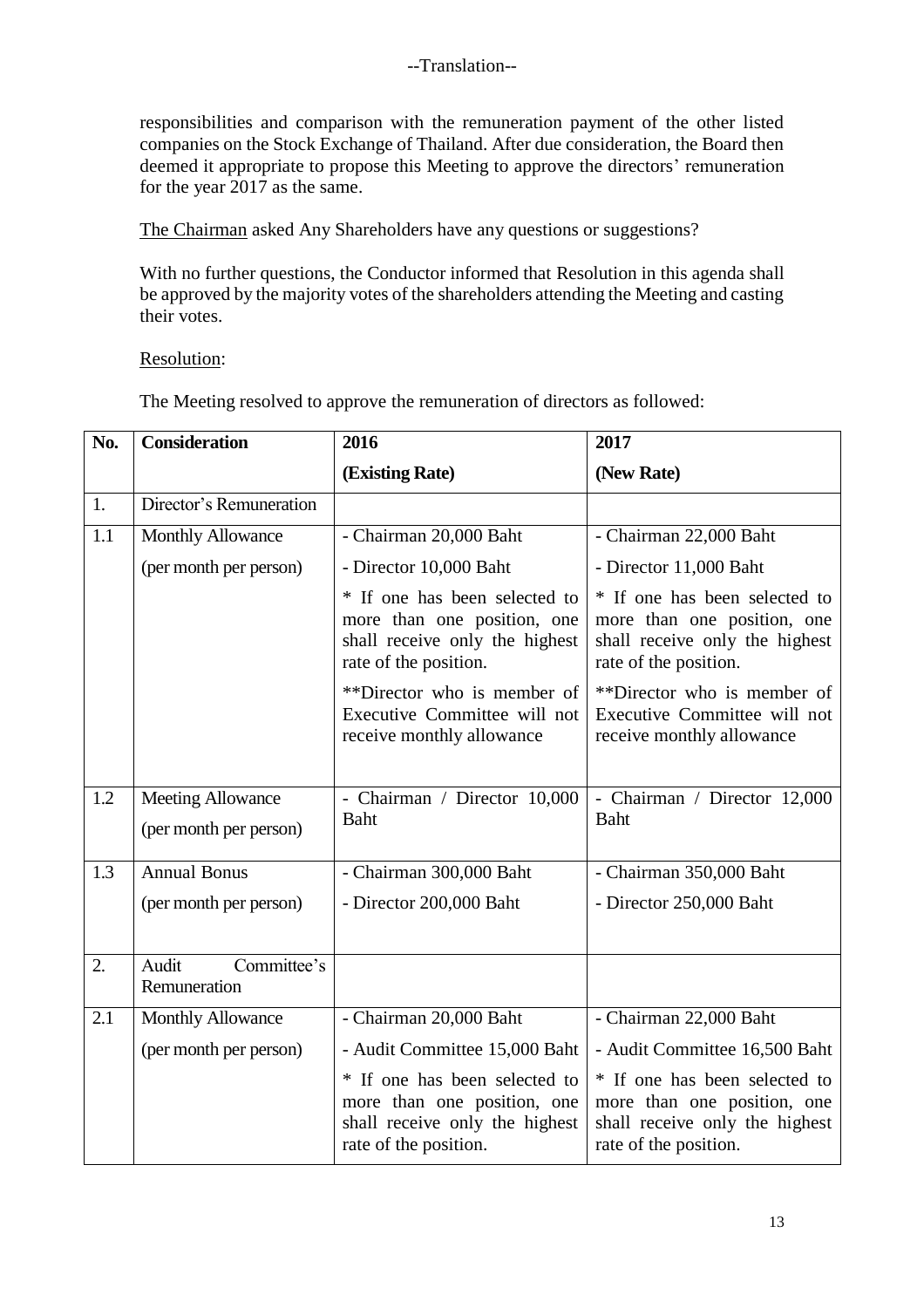| No.              | <b>Consideration</b>                               | 2016                                                                                                                    | 2017                                                                                                                    |
|------------------|----------------------------------------------------|-------------------------------------------------------------------------------------------------------------------------|-------------------------------------------------------------------------------------------------------------------------|
|                  |                                                    | (Existing Rate)                                                                                                         | (New Rate)                                                                                                              |
|                  |                                                    | **Director who is member of<br>Audit Committee<br>will<br>not<br>receive the monthly allowance<br>as Director           | **Director who is member of<br>Audit Committee<br>will<br>not<br>receive the monthly allowance<br>as Director           |
| 2.2              | <b>Meeting Allowance</b><br>(per month per person) | - Chairman / Audit Committee<br>10,000 Baht                                                                             | - Chairman / Audit Committee<br>12,000 Baht                                                                             |
| 2.3              | <b>Annual Bonus</b>                                | - Chairman 300,000 Baht                                                                                                 | - Chairman 350,000 Baht                                                                                                 |
|                  | (per month per person)                             | - Audit Committee 200,000<br>Baht                                                                                       | - Audit Committee 250,000<br>Baht                                                                                       |
|                  |                                                    | * If one has been selected to<br>more than one position, one<br>shall receive only the highest<br>rate of the position. | * If one has been selected to<br>more than one position, one<br>shall receive only the highest<br>rate of the position. |
|                  |                                                    | **Audit<br>Committee<br>shall<br>receive Annual Bonus as Audit<br>Committee only and will not<br>receive as Director    | Committee<br>**Audit<br>shall<br>receive Annual Bonus as Audit<br>Committee only and will not<br>receive as Director    |
|                  |                                                    |                                                                                                                         | (same)                                                                                                                  |
| 3.               | Meeting Allowance for<br>Nomination<br>the<br>and  |                                                                                                                         | - Chairman 8,000 Baht                                                                                                   |
|                  | Compensation<br>Committee                          |                                                                                                                         | - Member 6,000 Baht                                                                                                     |
| $\overline{4}$ . | Meeting Allowance for                              |                                                                                                                         | - Chairman 8,000 Baht                                                                                                   |
|                  | the Risk Committee                                 |                                                                                                                         | - Member 6,000 Baht                                                                                                     |

By a majority vote of the shareholders attending the meeting and casting their votes, details of which were as followed:

Total 471,914,975 votes

| Approved                |          |  | 469,369,768 votes Equivalent to 99.4607 percent*  |
|-------------------------|----------|--|---------------------------------------------------|
| $Disapproved$ 2,545,207 |          |  | votes Equivalent to $0.5393$ percent <sup>*</sup> |
| Abstained               | $\theta$ |  | votes Equivalent to $0.00$ percent <sup>*</sup>   |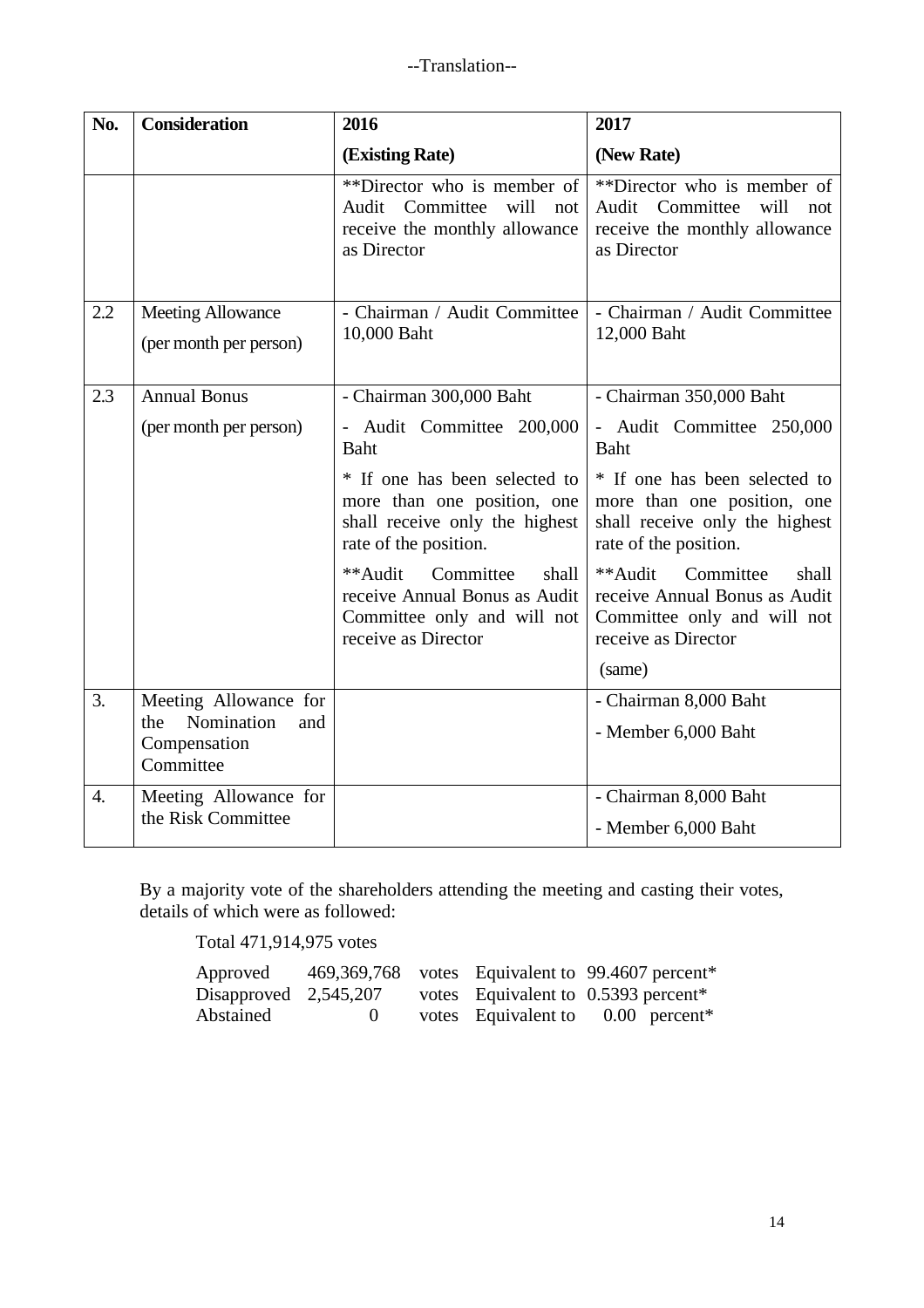#### **Agenda 8:To consider and approve the appointment of the Company's auditor and the determination of the audit fee**

The conductor stated that According to Clause 120 of the Public Limited Companies Act and Clause 60 of the Company's Articles of Association, the appointment of the auditor and the determination of the audit fee shall be brought into consideration in the Annual General Shareholders' Meeting.

This year, the Board of Directors, with recommendation of the Audit Committee, has thoroughly considered proposing for the appointment of

- 1) Ms. Sumana Punpongsanon, certified public accountant no. 5872 and/or
- 2) Mr. Sophon Permsirivallop, certified public accountant no. 3182 and/or
- 3) Ms. Rungnapa Lertsuwankul, certified public accountant no. 3516 and/or
- 4) Ms. Pimjai Manitkajohnkit, certified public accountant no. 4521 and/or
- 5) Mrs. Gingkarn Atsawarangsalit, certified public accountant no. 4496 and/or
- 6) Mr. Chayapol Suppasedtanon, certified public accountant no. 3972 and/or

of EY Office Limited as the Company's auditor for the year 2017, whereby any one of them being authorized to conduct the audit and express an opinion on the financial statements of the Company. In the absence of the above-named auditors, EY is authorized to appoint other Certified Public Accountants of EY to carry out the work. In2017 , the auditor has proposed the audit fee in total of THB2 ,215, 000Baht.

The Chairman asked Any Shareholders have any questions or suggestions?

With no further questions, the Conductor informed that Resolution in this agenda shall be approved by the majority votes of the shareholders attending the Meeting and casting their votes.

#### Resolution:

The Meeting resolved to approve appointment of

- 1) Ms. Sumana Punpongsanon, certified public accountant no. 5872 and/or
- 2) Mr. Sophon Permsirivallop, certified public accountant no. 3182 and/or
- 3) Ms. Rungnapa Lertsuwankul, certified public accountant no. 3516 and/or
- 4) Ms. Pimjai Manitkajohnkit, certified public accountant no. 4521 and/or
- 5) Mrs. Gingkarn Atsawarangsalit, certified public accountant no. 4496 and/or
- 6) Mr. Chayapol Suppasedtanon, certified public accountant no. 3972 and/or

of EY Office Limited as the Company's auditor for the year 2017 with total audit fee of 2,215,000.

By a majority vote of the shareholders attending the meeting and casting their votes, details of which were as followed:

Total 471,914,975 votes

| Approved    |              |  | 469,361,264 votes Equivalent to 99.4589 percent*            |
|-------------|--------------|--|-------------------------------------------------------------|
| Disapproved |              |  | $2,553,711$ votes Equivalent to 0.5411 percent <sup>*</sup> |
| Abstained   | $\mathbf{0}$ |  | votes Equivalent to 0.00 percent*                           |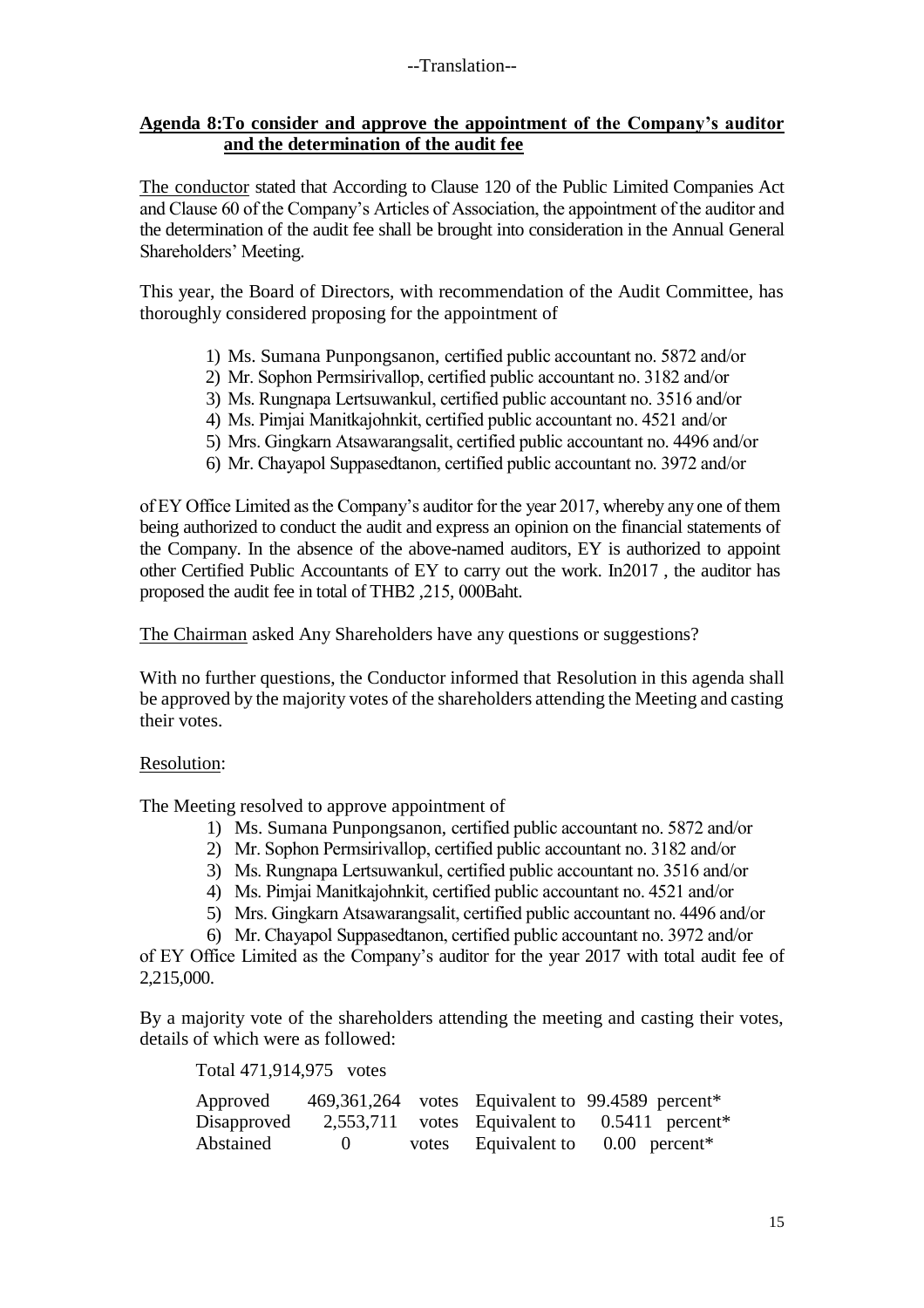## **Agenda 9: To consider and other matters (if any)**

The Chairman asked Any Shareholders have any questions or suggestions?

## Mr. Niti Sutthiroj (Shareholder) asked:

- 1, If I buys franchise from the Company, Will Company applied all the related liceses according to SPA Act
- 2. To smoothen the operations, how much does the Company has to pay to the local authority?

## Mr. Wiboon Utsahajit (CEO) answered:

- 1. For domestic market, we have no plan to sell franchise as we have the capability to operate. Franchise is only for overseas market. Other models can be Joint Vutre.
- 2. We do not have extra expenses to Local Authorities. This is in line with our Anti-Corruption policies.

## Mr. Paniang Pongsatha) Shareholder) asked:

1, Please kindly update business in China in terms of operations and growth potential

2. For Baan Suan Massage, what's the marketing plan?

## Mr. Wiboon Utsahajit (CEO) answered:

- 1. The first branch in China opened 18 June 2016. In the first 4-5 months, the move-in in the Office Building is not completed, thus we attracts customers from the Plaza Area and Fitness Zone (same floor). After move-in, the result improves. During 1- 10 October, it's Chinese National Holidays, thus customer goes abroad or other cities. Overall, the performance improves. Our partner is pleased with the results.
- 2. Baan Suan Massage targeted Thai customers. In the beginning, it takes sometimes to build customer base especially branch in upcountry as we are newcomers. The Unique Selling Points are Standardized Standards and Hygiene facilties. Baan Suan Massage has growth opportunities.

## Mr. Sathaporn Kotheeranurak) Shareholder) asked:

- 1. Suggests the election of Directors to be separated into Director sub-groups for simplified process
- 2. Suggest the Company to show the Image of the branches in China. Personally, I suggest CLMV regions for the branch expansion
- 3. How is the turnover rate of the therapist? What is their status?
- 4. How did the new excise tax affects SPA?

## Mr. Wiboon Utsahajit (CEO) answered:

- 1. Thank you for the suggestion
- 2. Images were shown in the Video Presentation in the beginning. Alternatively, you can see in our website. Let's Relax Kunming has a Thai Spa atmosphere. Thank you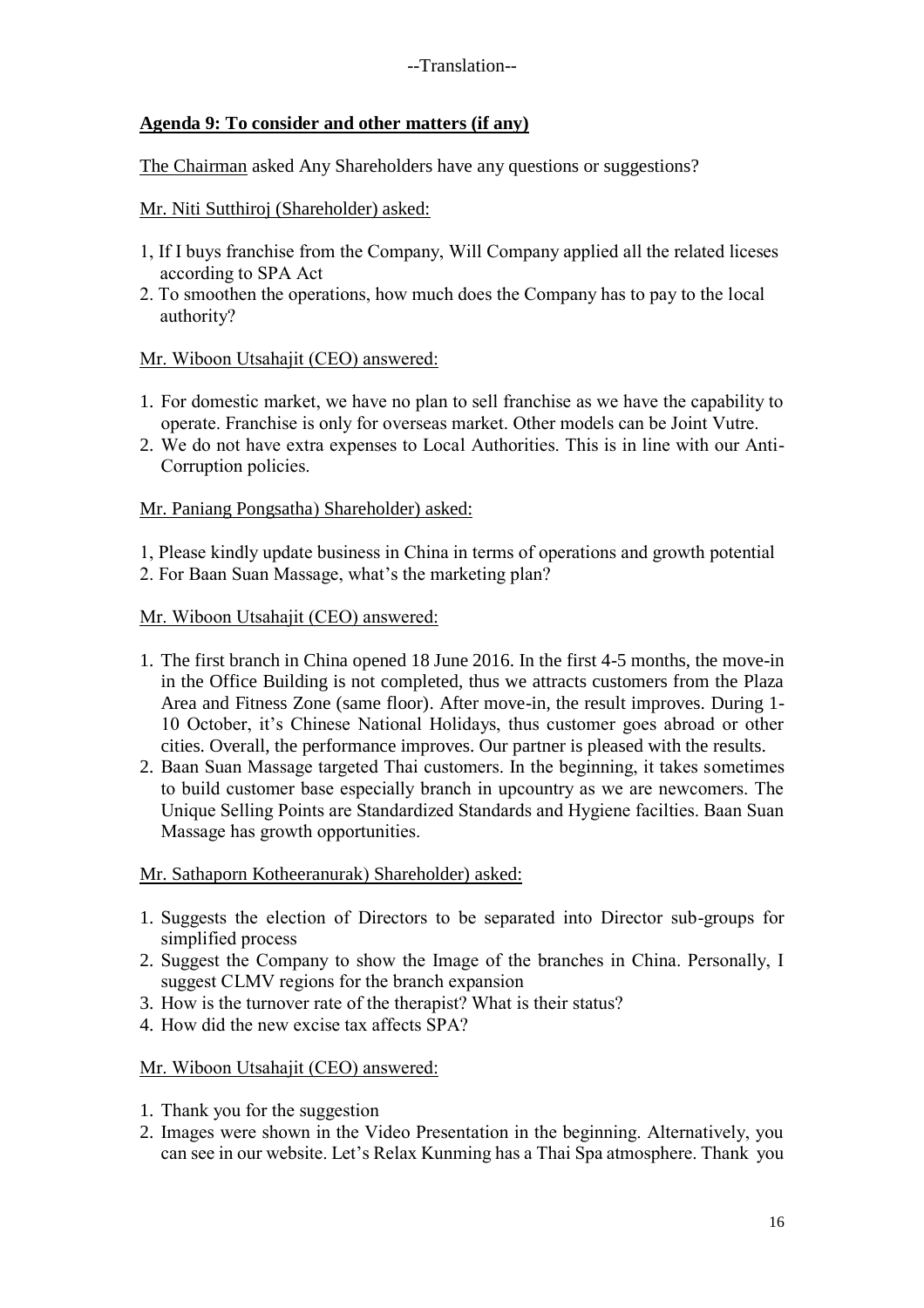for the suggestion for CLMV. This year, the planned new branches have already secured all locations, thus we will explore further.

- 3. Below industry. Most therapists who go overseas usually have financial problems and usually go for short period illegally. For our company, we are listed company, thus the therapists feel secure.
- 4. Not affected as we are under Ministry of Public Health not Ministry of Interior (additional 1,000 THB excise tax for bath)

## Mr. Pornnarit Leelaarporn (Proxy) asked:

Where is the foreign tourists come form? Any effect from zero-dollar tours removal campaign? Any improvements? What's the Company's franchise strategy?

## Mr. Narun Wiwattanakrai (Director) answered:

In 2016, there were a total of 700,000 customer of which 75% are foreign tourists and 25% are local and expats. Regarding the zero-dollar tours removal campaign, it did not impact our target group, but has some slight indirect effect in terms of the reduction of flights from second-tier and third-tier Chinese Cities to Thailand's tourist destinations. This caused longer travelling time and may have impact on decision-making. After December, the situation improved as Thailand remains the favourite destination for Chinese Tourists.

## Mr. Wiboon Utsahajit (CEO) answered:

In terms of the Franchise strategy, we have been approached by many investors. We have certain criteria for choosing our partners.

## Mr. Pornnarit Leelaarporn (Proxy) asked:

Any expansion plan for Onsen Business?

## Mr. Wiboon Utsahajit (CEO) answered:

Let's Relax Onsen & Spa Thonglor recently opened in November and received good feedback. Overall, 80% of customers were foreign of which 60% of customers were Japanese and 20% are Thais. For the expansion plan we have to consider the locations proposed.

## Mr. Songpon Sukonthaipong (Shareholder) asked:

- 1. How does the Company protects its know-how in the China's Franchise model?
- 2. What's the marketing strategy of Let's Relax and Baan Suan Massage? Any partnership with hospitals?
- 3. Please share about the new SPA Act. How difficult will the competitors enter the market?
- 4. What's the payback period?